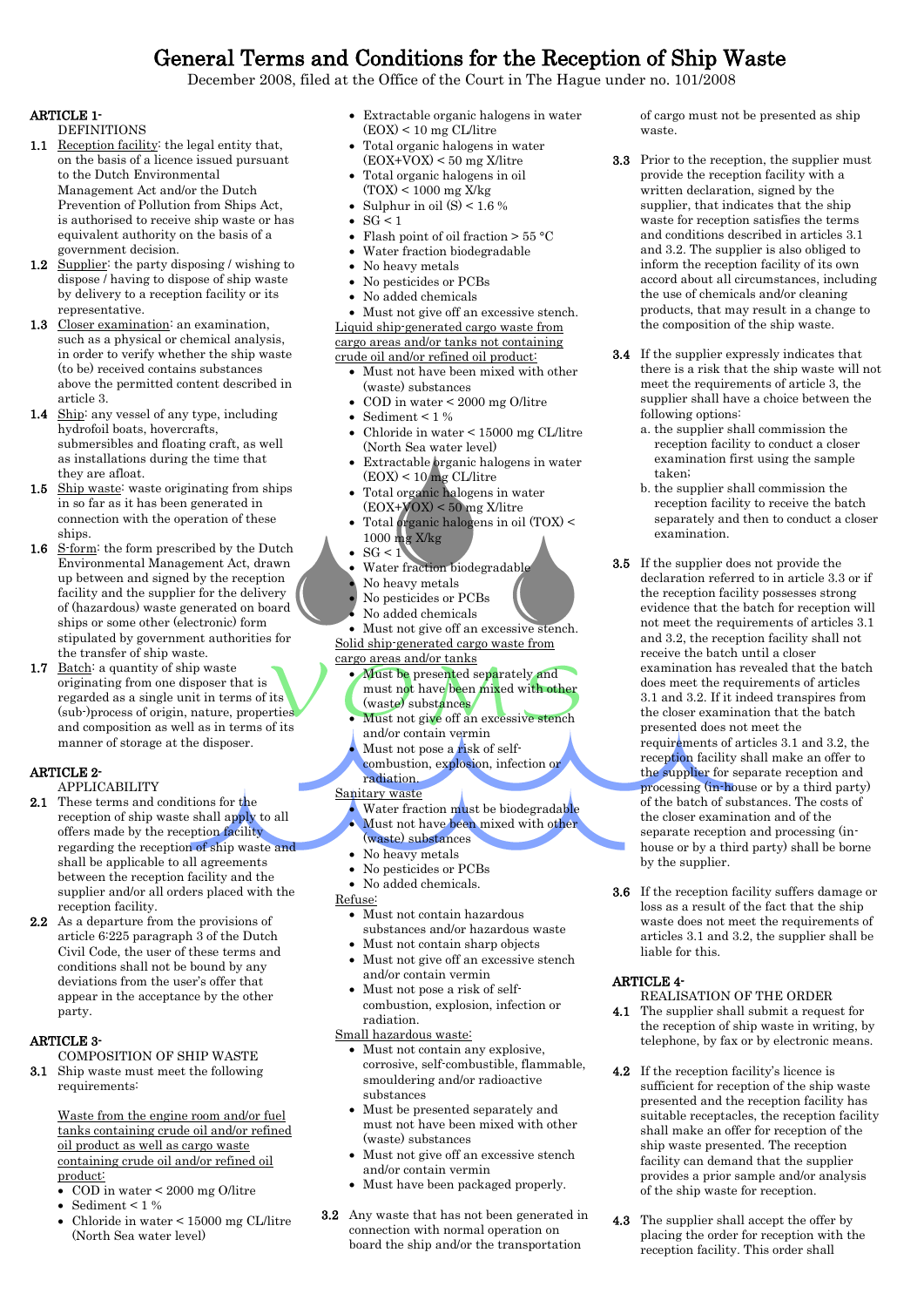contain at least the ship's details, the time, the location, the type and the quantity as well as the tariff for the ship waste for reception.

- 4.4 If the supplier places an order that is not consistent with the accepted offer as referred to in article 4.3 in writing, by telephone, by fax or by electronic means, the agreement shall only be realised through the reception facility's acceptance in writing or its commencement of the execution of the reception.
- 4.5 The reception facility shall ensure that suitable receptacles are present at the time and place referred to in 4.3.
- 4.6 The supplier must ensure that the reception facility can commence execution of the reception at the time and place referred to in 4.3. The supplier shall owe the reception facility the hourly rate recorded in the order from the time as referred to in the third paragraph even if it is yet impossible to commence execution of the reception.
- 4.7 In the event that the reception does not take place or cannot take place due to circumstances arising through no fault of the reception facility, the supplier shall be obliged to reimburse the costs incurred by the reception facility.
- 4.8 The reception facility is entitled at any moment to refuse or suspend execution of the reception if the statutory requirements, including the reception facility's licence, are not or cannot be satisfied or if the waste presented does not meet the requirements stemming from these and/or earlier agreements.

## ARTICLE 5-

- SAMPLING 5.1 The supplier must ensure that samples can be taken easily in situ from the batch(es) for reception prior to the actual reception. It must be possible to take separate samples from every tank or barrel, etc.
- 5.2 The reception facility can decide to take a sample or arrange for a sample to be taken prior to the reception of any batch of ship waste for reception. The supplier is obliged to lend its assistance and, if asked, to furnish the sample with its signature.
- 5.3 The reception facility can take a flow sample from a pipe/hose while pumping liquids across. The reception facility shall offer the supplier, or any party authorised to

represent the supplier legally, the opportunity to attend the sampling process. The samples shall be furnished with a number, a date and the signature of the reception facility. The reception facility shall offer a sub-sample to the supplier.

5.4 For liquid ship-generated waste, a flow sample taken from a pipe/hose while pumping liquids across shall have evidential value between the parties and that sample shall therefore serve as full proof between the parties.

5.5 The reception facility shall have the right to perform an indicative inspection on the sample free of charge, though it is not obliged to do so.

# ARTICLE 6-

- THE RECEPTION
- 6.1 The reception facility can demand that a safety checklist be completed prior to the reception. The supplier shall be obliged to complete this truthfully and in full and to sign it.
- 6.2 The reception facility shall receive the ship waste using suitable receptacles, whereby the supplier shall be obliged to give the reception facility the opportunity to do so and to follow the reception facility's instructions.
- 6.3 The reception shall take place using a receptacle whereby the batch is added to other comparable batches of ship waste. Several batches received in this way shall be stored together in the receptacle in accordance with the provisions of the reception facility's licence pursuant to the Dutch Environmental Management Act prior to the closer examination.
- 6.4 Reception shall constitute delivery of the ship waste. From the moment of reception, the ship waste shall be the property of the reception facility and shall be at the latter's risk.
- **6.5** If it transpires during the reception, or if there are strong indications, that the batch for reception will not meet the requirements of article 3, the reception facility shall have the right to suspend reception immediately and conduct a closer examination. The supplier shall be obliged to follow the reception facility's instructions to that end without delay. The agreement shall remain effective for the waste already received, whereby articles 8 and 10 shall apply mutatis mutandis. The supplier shall have a choice between

the following options for the waste that has yet to be received:

a. the supplier shall terminate the order for reception,

- b. the supplier shall commission the reception facility to conduct a closer examination first using the sample taken.
- 6.6 In the scenarios referred to in articles 3.4, 3.5 and 6.5, the reception facility shall specify the costs of the closer examination beforehand. The costs of the closer examination and of the separate reception shall be borne by the supplier.
- 6.7 The reception facility shall determine the volume and/or weight of the ship waste with the help of tools that are calibrated and/or compliant with statutory regulations. The volume and/or weight of the ship waste determined in this way by the reception facility shall be binding between the parties.
- 6.8 The supplier is obliged to indicate its acceptance by signing the S-form with the description of the nature, properties, composition and quantity of the ship waste transferred to the reception facility.
- 6.9 Without prejudice to the provisions of article 3.3, the supplier is obliged at all

times to provide the reception facility with further information concerning the nature, properties, composition and/or origin of the ship waste, whether or not it has been asked to do so.

# ARTICLE 7-

CLOSER EXAMINATION The reception facility has the right to conduct a closer examination of every batch of ship waste received or to be received.

# ARTICLE 8-

- SUPPLIER'S LIABILITY 8.1 If, as a consequence of a declaration, as referred to in article 3.3, that does not match the reality, or as a consequence of an inaccurate, unclear, incomplete and/or inadequate description, the reception facility suffers damage or loss, and/or fines, claims, penalties and other measures are imposed by government authorities, the supplier shall be liable for this.
- 8.2 If a closer examination of a batch received reveals that the batch of ship waste presented by the supplier does not meet the requirements of article 3, the supplier of this deviant batch shall owe the current tariff for the reception of ship waste that differs from that referred to in article 3 for the batch received and for all received ship waste that has been contaminated as a result of the reception. The supplier shall also be obliged to compensate the reception facility for the work it has already performed, the costs it has incurred and the damage/loss it has suffered.
- 8.3 In the scenario referred to in the second paragraph, the reception facility shall provide the supplier with a written breakdown of, in any case, the quantity concerned, the processing tariff per unit of waste for processing and the other costs, together with details of the competent licence-holder to whom the contaminated batch has been or will be transported.
- 8.4 If the reception facility is held liable for damage or loss as referred to in the first paragraph of this article by third parties, including the party to whom the ship waste is sent by the reception facility for (further) storage, treatment, processing or destruction, the supplier shall be obliged to indemnify the reception facility in this regard.

# ARTICLE 9-

- RECEPTION FACILITY'S LIABILITY
- 9.1 The reception facility shall only be liable for damage or loss that can be attributed to intent or gross negligence on its part.
- 9.2 The reception facility shall never be obliged to provide compensation for damage/loss other than to people or property.
- 9.3 The reception facility shall only be obliged to pay compensation up to the amount for which it is insured under its business liability insurance policy.

# ARTICLE 10-

RECEPTION OF DEVIANT BATCHES